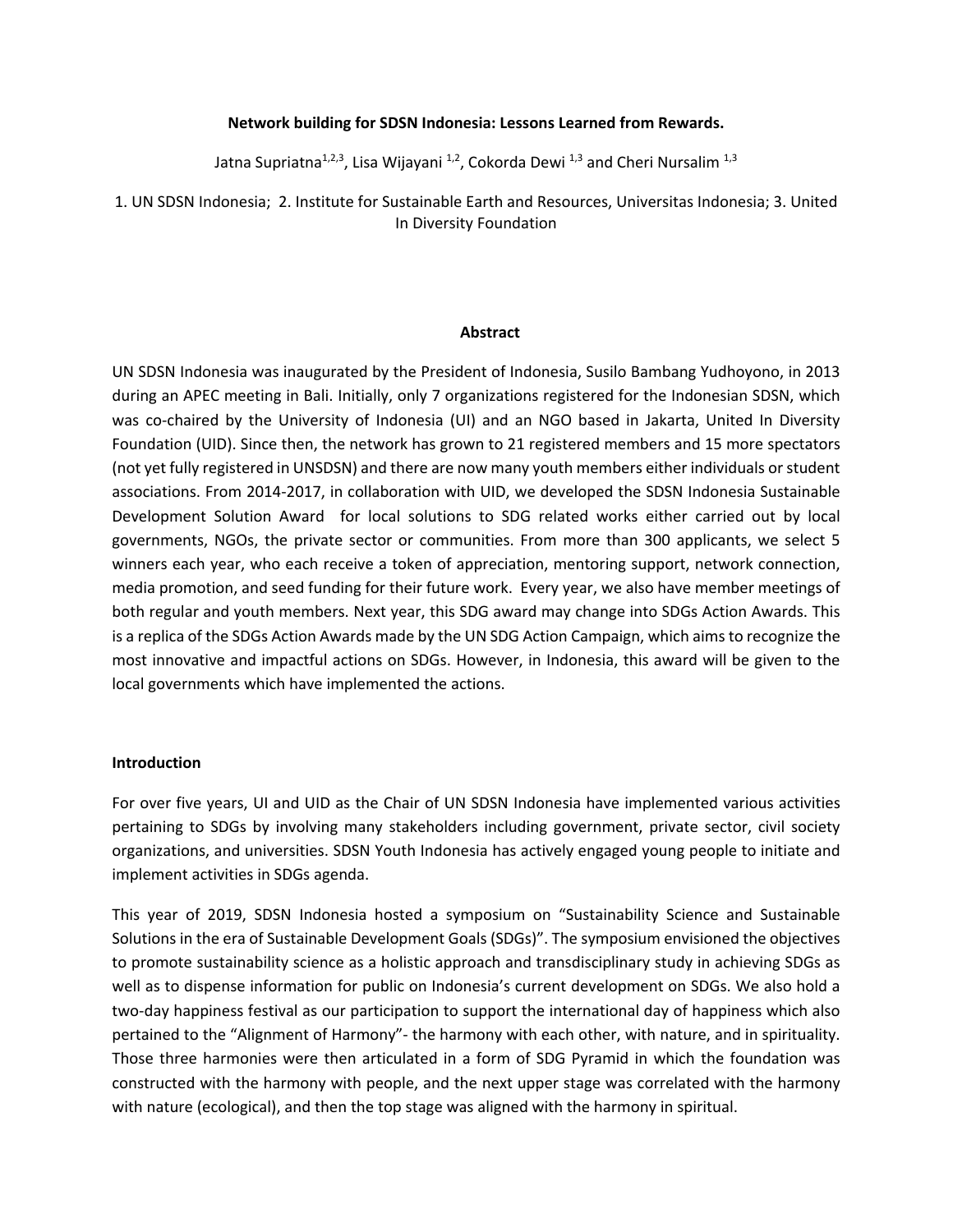Finally, UN SDSN Youth Indonesia organized a series of workshop and programs on sustainable development goals (SDGs) for youth and school students. One of the programs was namely "Envirochallenge", with the aim to encourage students and school members to find solutions for environmental problems, specifically for plastic pollution at their school. Aside from those perspectives, the program was useful for the students to gain new knowledge from the workshops and a mentoring session being organized.

# **Rationale for Network Development**

On the early stage in 2014, there were not many people aware of sustainable development goals (SDGs). Our focus at that time was then to promote SDGs nationally at all levels and to also encourage people participation on SDGs, particularly by giving them rewards. We believed that reward system could escalate the interest of people and alter people behavior to employ their best efforts to implement SDGs in any of their activities. A cash prize along with other benefits including mentoring was given to the winner so as to support their activities in relation to SDGs. Through the mentoring scheme which included network connection and media promotion, we wanted to ensure that the winner was able to utilize the prize for creating larger impacts.

The rationale behind the reward system that we imposed was aligned with the study of (Haque, Haque and Islam 2014) which stated that the reward system could motivate people as they felt that their effort, commitment, loyalty, and trust were fairly appreciated. Money could give positive influence toward people behavior as an incentive to continue provide desired outputs.

### **Objectives and Selection Criteria**

The SDSN Indonesia Sustainable Development Solution Award supported the global initiative through an award that highlighted unique initiatives for sustainable solutions in Indonesia. The award was aimed to support innovative projects that address the challenges of sustainable development so that it could be scaled up or adapted at a larger scale. The selected winner received a cash prize of US \$30,000; connection to a larger network either on SDGs or in their existing field; media exposure to promote their programs; and mentoring and capacity building support.

Each of the nominations was judged according to seven factors. The first factor was impact potential *,* in which the project had to be able to describe the impact of the project on the root causes of the stated problem, e.g. simply building more schools would not qualify, but integrating sustainable development principles into the curriculum would. The second factor was proven efficacy or successful demonstration, where the project could show that its innovative approach could make a real impact, e.g. number of people who could access clean water. The third factor was trisectoral approach, in which stakeholders from all three pillars of society (business, government and civil society) was engaged to create and implement the solution. The fourth factor was innovative, thus either the idea or the approach of the implementation should have been new. Fifth was sustainability, where the project had a long-term financial plan and operational sustainability to maintain existing activities. The next factor was scalability to ensure that the project had the potential to be scaled and adapted or replicated to achieve broader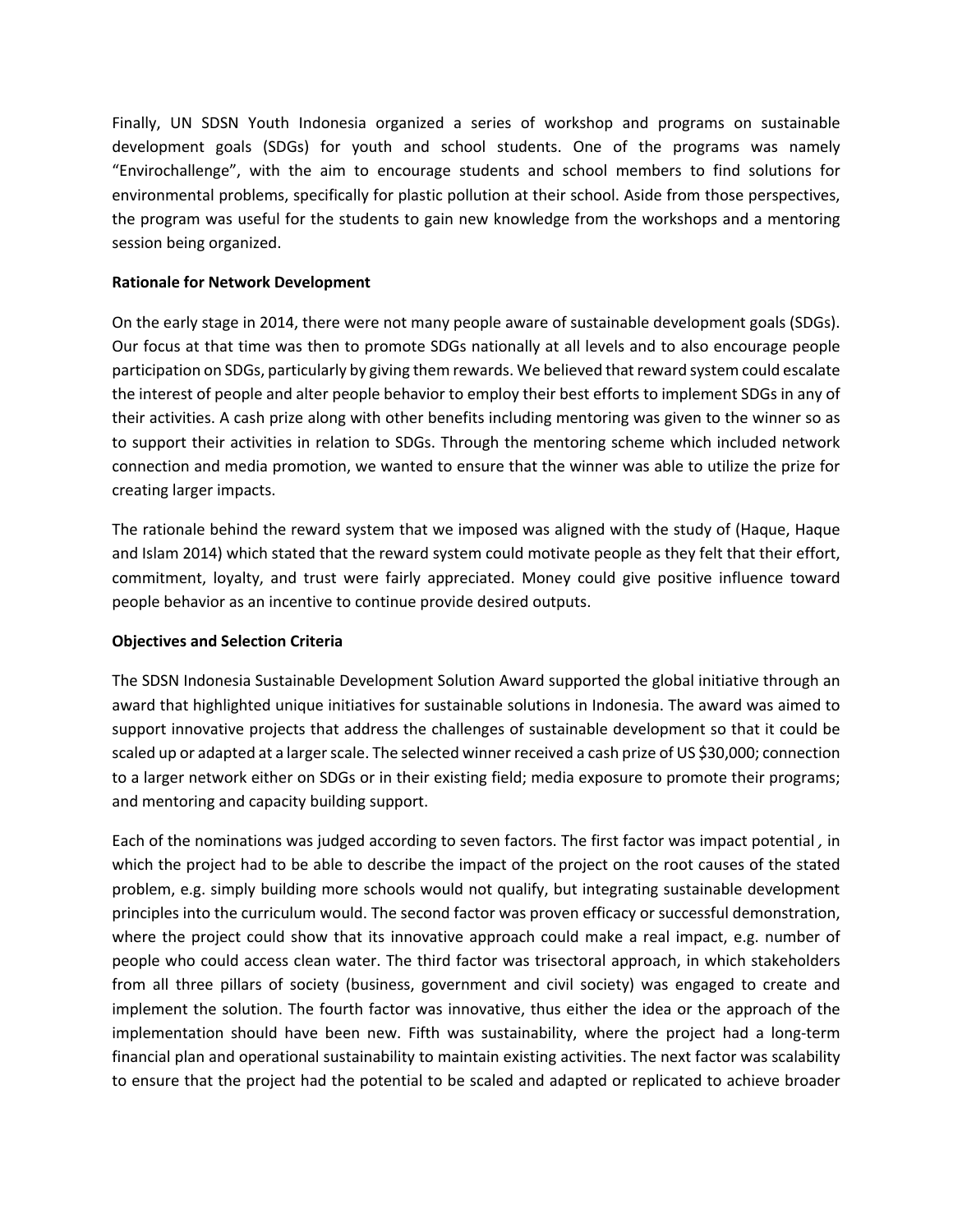results. Finally, endorsement or strong recommendation from its stakeholders and observers alike was the other factor that we judged from the candidates.

# **The SDSN Indonesia Sustainable Development Solution Award (2014-2017)**

In 2014, the judges selected the Regional Government of Bojonegoro Regency as the winner of SDSN Indonesia Sustainable Development Solutions Award for their inspiring work namely "Better Road Forward: a new, community-based model for rural road paving". The Bojonegoro Regency initiated a road paving program by engaging the community to participate through manufacturing the paving blocks, constructing the roads and maintaining the infrastructure. Having that initiative, the roads were improved and people were more connected.

On the next following year, the award was given to a foundation namely the Learning Farm for their inspiring work "Planting the Seeds of Change". Through the program, the Learning Farm tried to develop Indonesian vulnerable youth to become economically self-sufficient and productive members of communities. The program supported youth with the organic farming skill and other valuable life skills. They also helped to transform participants' values, outlook, and expectations of self and community and equipped them with marketable skills whilst working and participating in a purposeful, communal environment.

In 2016, over 50 organizations with unique solutions for a better Indonesia applied for the SDSN Indonesia Sustainable Development Solution Award. The selection of the winner was conducted in 2017 after having careful consideration of selecting the winner. Finally, the judges selected Bintang Sejahtera as the winner of the award that was successfully developing waste bank for environmental preservation and economic development. The waste bank helped the community in West Nusa Tenggara Province to resolve social economic problems by turning waste into cash. They processed waste into raw materials to supply Recycling Companies in Surabaya. Their waste management system could process up to 28 tons of anorganic waste and 25 tons organic waste every month under 35 waste bank units. With that, they were able to provide jobs for more than 40 housewives and 14 men. Besides processing the waste, they also utilized the profit to create awareness building activities, trainings, and business coaching for the community.

### **Discussion and Conclusion**

The winners of the awards were selected by having careful consideration based on the criterias that we developed particularly on the impacts of their activities and the possibility that their activities can be scaled up or replicated. To ensure the consistency of the replication of the activities, actually there should the monitoring system in a certain amount of time. The mentoring system could actually help with the utilization of cash prize. However after the mentoring program was accomplished, we could not guarantee that the activities would be sustainable and could reach the objective of being scaled up or being replicated. As (World Bank 2007) stated that monitoring can provide continuous intervention towards of the progress or achievement of the results. The monitoring strategy can be based on the relevance with the award's objective, efficiency, effectiveness, impacts, and also sustainability.